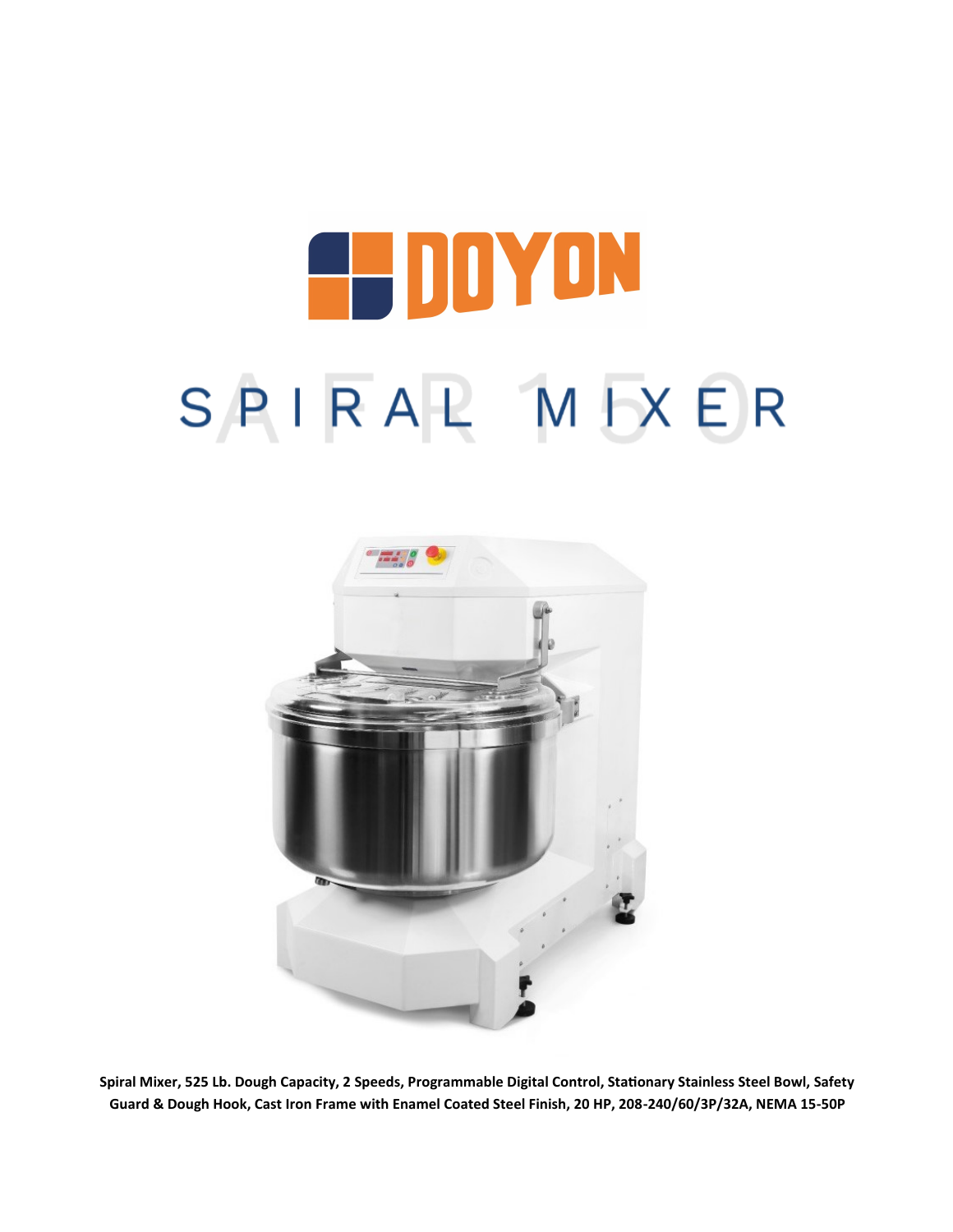

**PROJECT ITEM NO.** 

**NOTES** 

# **MODEL NUMBER: A F R 1 5 0**





#### **FEATURES**

- Unique Easy to Use Digital Control
	- 2 Speeds (no need to stop mixer to change speed)
	- 99 Minute Mixing Timer
	- 9 Programmable Speed & Time Settings
- Emergency Stop
- □ Stainless Steel 375 Quart Bowl with Rounded Center Post
- □ Stainless Steel Dough Hook
- □ Integrated Standard Bowl Drain
- □ Wire Guard for Bowl Featuring Automatic Motor Cut-Off Switch
- □ Thermal Overload Protection for Motor
- □ Non-Slipping Belt Driven Motor

#### **CONSTRUCTION**

- □ Heavy Duty Frame with Lead-Free Enamel Coating
- □ S/S Legs to Prevent Rusting
- □ Carbon Steel Frame

#### **OPTIONS & ACCESSORIES**

- □ Stainless Steel Construction [Suffix I]
- □ Paddle w/Scrapper (Installed by Factory) [AFR150P & AFR150S]
- □ #12 Hub Attachment (uses BTF accessories)
- □ Jog & Reverse

#### **CLEARANCES**

- □ 6" (152mm) On All Sides
- □ 21" (550mm) Back
- □ Top & Bottom Must Remain Unobstructed
- □ Note Additional Clearance Requirements if Utilizing #12 Hub Attachment

#### **WARRANTY**

□ One Year Labor & Two Year Parts

| Model         | Weight | <b>Overall Dimensions</b> |        |                     | Motor | Hub | Dough Capacity |
|---------------|--------|---------------------------|--------|---------------------|-------|-----|----------------|
|               |        | W                         | D      | $\blacksquare$<br>п | HP    |     | (60% AR)       |
| <b>AFR150</b> | 1958   | 38.70"                    | 74.21" | 60.23"              | 20    | YES | 529.1 lbs      |
|               | (889)  | (983)                     | (1885) | (1530)              |       |     | (240 kg)       |

|               | <b>Electrical System</b> |      |       |       |    |             |  |  |
|---------------|--------------------------|------|-------|-------|----|-------------|--|--|
| Model         | <b>Volts</b>             | Amps | Phase | Hz    | kW | <b>NEMA</b> |  |  |
| <b>AFR150</b> | 208                      | 40   | 3     | 50/60 | 15 | 15-50P      |  |  |

### **NEMA 15-50P**



**SPECIFICATIONS SUBJECT TO CHANGE WITHOUT NOTICE FOLLOW US KCL & REVIT DRAWINGS UPON REQUEST REVISION B | 5/14/2021**

#### **Doyon** 5600 13th Street, Menominee, MI 49858 **906.863.4401 | 800.338.9886 | [www.doyon.qc.ca](http://www.doyon.qc.ca/)**

**m** 0